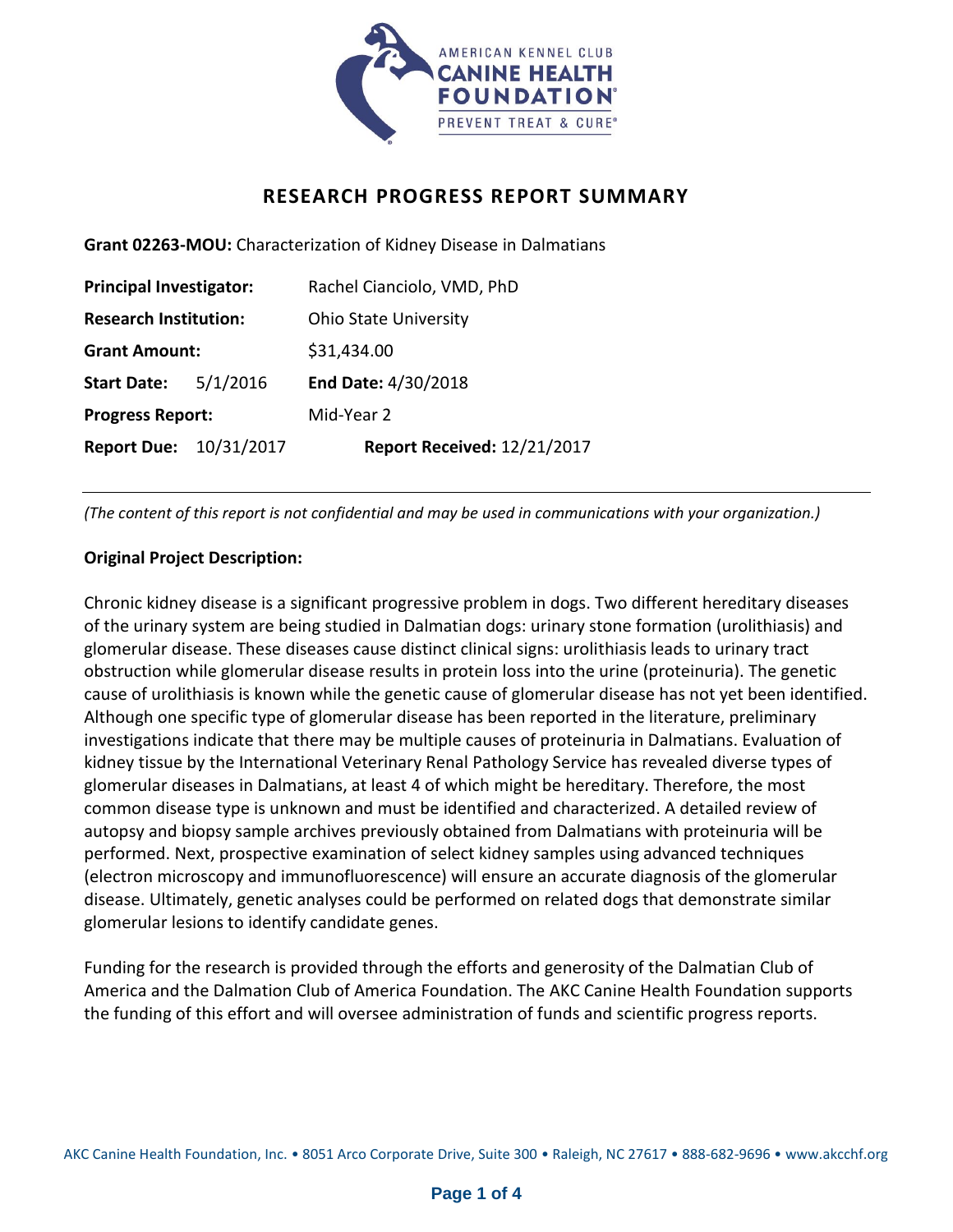

## **Publications:**

There have not yet been any publications. Submission of publications will require collection and characterization of more samples.

## **Report to Grant Sponsor from Investigator:**

The main goal for this project is to identify and characterize a type of kidney disease in Dalmatians. A popular sire died with proteinuria, which means that the kidneys had a disease that resulted in loss of significant amounts of protein in the urine. Since then, many of the progeny from this sire (as well as other Dalmatians) have been diagnosed with kidney disease, but the specific type(s) have not been consistently documented. Thus there is concern among Dalmatian breeders that this proteinuric kidney disease might have a genetic basis and that the Dalmatian breed might be predisposed to the disease.

A previous publication reported that canine Alports syndrome was present in a lineage of Dalmatians from Australia. Canine Alports syndrome would result in proteinuria, so it is possible that American Dalmatians might have a similar hereditary disease. Notably, there are many causes of proteinuric kidney disease in dogs, and according to our records at the International Veterinary Renal Pathology Service (IVRPS) none of the kidney biopsy samples from proteinuric dogs had lesions consistent with canine Alports syndrome. Therefore, our first goal is to diagnose the type of changes (based on evaluation of renal tissue and biofluids, namely serum and urine) that occur in proteinuric Dalmatians. After knowing what disease(s) occur, pedigree analysis could be performed to determine which type of genetic analysis would be the most suitable.

Collection of kidney tissue, serum and urine are all routine steps in the diagnosis of proteinuric kidney disease. As the first phase in this study we proposed to examine "archived" kidney samples from Dalmatians that were autopsied or biopsied prior to the commencement of the study. The archived tissue would be re-examined by the PI of this grant (REC), who has expertise in nephropathology. Samples would be examined in the context of reported clinicopathologic data and pedigree information (if available). This re-examination of tissue would be at no cost to the owner. During the first year of the study, we re-examined all of the Dalmatian kidney samples and associated medical records that had been archived at the Ohio State University since 2006. None of the 10 Dalmatians had clinical tests documenting that they were proteinuric. However, two dogs had significant renal lesions at the time of euthanasia, and they have been included in this retrospective part of our study. Of note, neither dog had renal lesions consistent with canine Alports syndrome. Nineteen Dalmatians have been autopsied at Texas A&M University, 3 of which did not have kidney tissue examined on histopathology. The remaining 16 dogs had a wide variety of lesions. Three dogs did not have significant pathologic renal lesions and also did not have definitive clinicopathologic evidence of renal disease. Two dogs had renal lesions that were secondary to another process (immune-mediated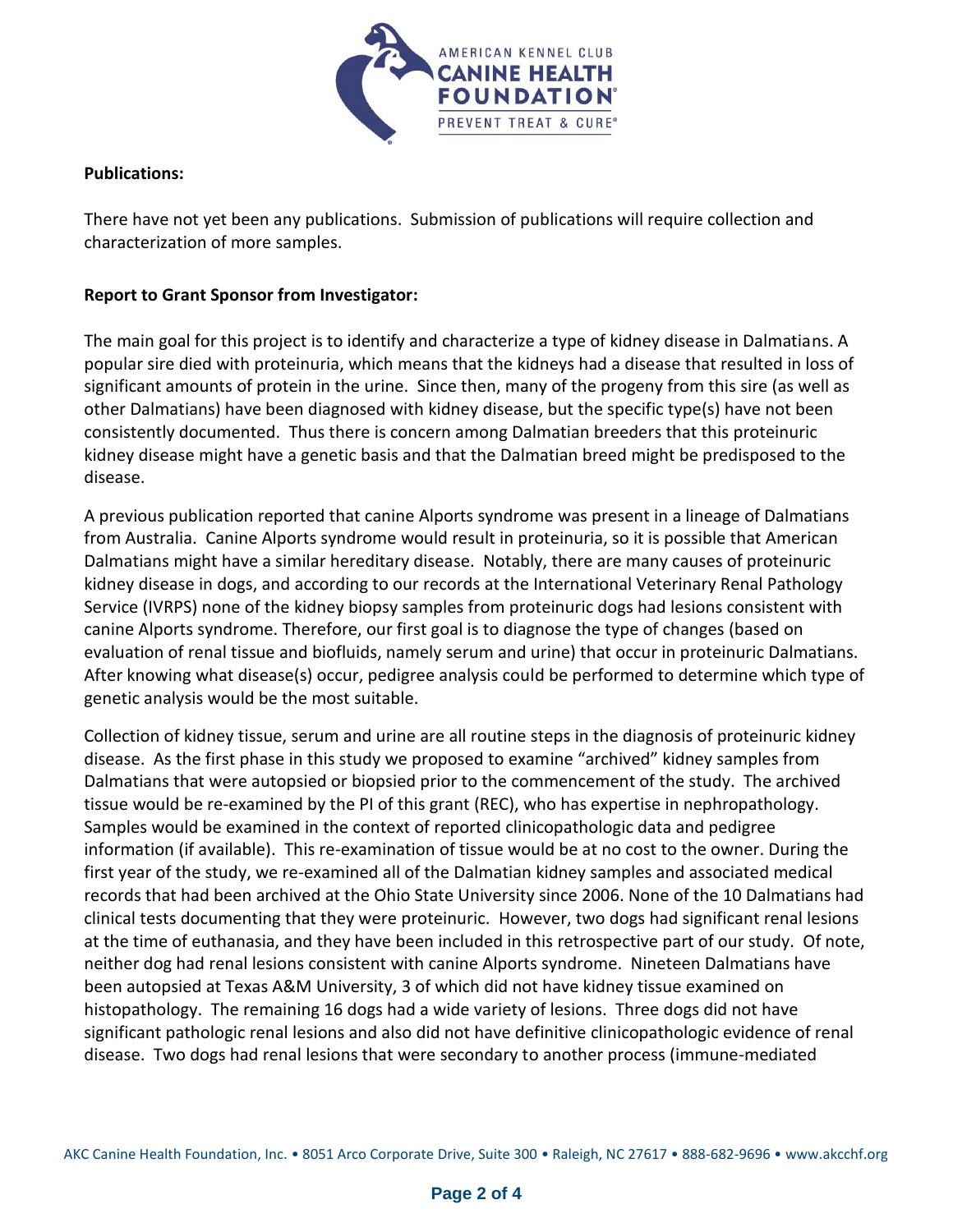

hemolytic anemia and pancreatitis with cholangitis). Review of special stains of the remaining kidney slides by REC is pending.

In addition to the archived samples from Ohio State and Texas A&M, a flyer to advertise this part of our study has been shared with the Dalmatian Club of America Foundation (DCAF) and various members. We have had limited response, but have identified 2 deceased Dalmatians with clinical evidence of renal disease. Unfortunately, neither dog had tissue harvested after euthanasia. As such, we plan to redirect our efforts towards contacting veterinarians (and / or owners and breeders) of Dalmatians within the pedigrees of affected dogs in order to gather more clinical data from previously deceased relatives. We will not be intrusive in this request; however, many of the owners and breeders are willing to help notify their peers about this study. With their guidance regarding additional interested owners / breeders, we can use our resources and background to request and review medical records. These records might help us determine if certain relatives were potentially affected or if there was no evidence of renal disease during the course of their care.

We have also been prospectively collecting and assessing urine and serum from Dalmatians. This cohort includes non-proteinuric Dalmatians that are related to proteinuric Dalmatians. It also included Dalmatians with documented proteinuria which are not undergoing biopsy at this time. Since the beginning of this study, we have examined urine and serum samples (without associated kidney samples) from 15 pedigreed Dalmatians. We reported the information regarding 4 dogs in our Year 1 Report, and the remaining 11 were collected since then. It is encouraging that we have had increased interest over the past 2 months, much of which can be attributed to improved communications with breeders and owners. Notably the 8 of the 11 dogs do not have evidence of proteinuria based on these analyses. One dog was borderline proteinuric, and the last two dogs are proteinuric. Interestingly, the proteinuric dog is a descendant of the popular sire with proteinuria. Obviously a rigorous pedigree analysis needs to be performed before any conclusions regarding hereditability of the renal disease can be made. Samples of whole blood have been submitted from these patients in the event that genetic testing is developed.

The last component of the study is examining prospectively collected kidney tissue (either autopsy or biopsy samples) in conjunction with urine and serum. To date, we have examined kidney tissue, urine and serum from three proteinuric Dalmatians. We have been told that samples from an additional Dalmatian with end stage kidney disease will be submitted in the near future. None of the dogs have had evidence of canine Alports syndrome. Specifically, one dog had immune complex mediated glomerular disease, one dog had evidence of malformed kidneys and the last dog had glomerulosclerosis (scarring of the glomeruli).

As stated previously, the last part of our study is dependent on what is identified in these first steps. If we identify a specific type of proteinuric kidney disease that appears to be inherited, then we will select the best candidates for genetic sequencing. This last step will be done in conjunction with analysis of the pedigree and the guidance of the geneticist for our study. This type of informed